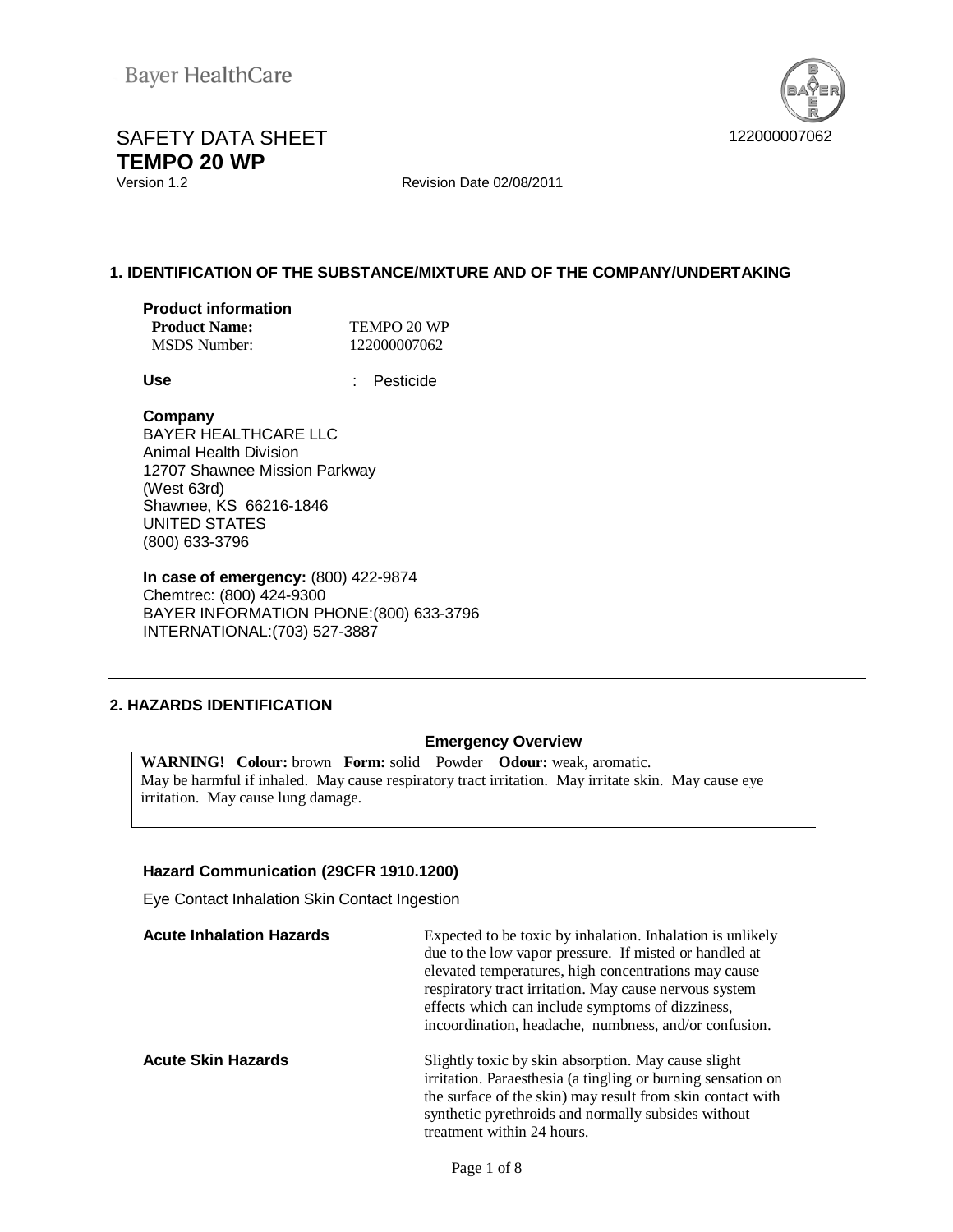| <b>Acute Eye Hazards</b>                                   |         | May cause slight irritation.                                                                                                                                                                                                                                                                                                                                                                                                                                                                                                                                                                                                                                                                                                                                                                                                                                                                                                                            |
|------------------------------------------------------------|---------|---------------------------------------------------------------------------------------------------------------------------------------------------------------------------------------------------------------------------------------------------------------------------------------------------------------------------------------------------------------------------------------------------------------------------------------------------------------------------------------------------------------------------------------------------------------------------------------------------------------------------------------------------------------------------------------------------------------------------------------------------------------------------------------------------------------------------------------------------------------------------------------------------------------------------------------------------------|
| <b>Acute Ingestion Hazards</b>                             |         | Toxic by ingestion                                                                                                                                                                                                                                                                                                                                                                                                                                                                                                                                                                                                                                                                                                                                                                                                                                                                                                                                      |
| <b>Chronic Effects of Exposure</b>                         |         | Prolonged inhalation of fine quartz dust may produce in<br>susceptible persons silicosis. Fine quartz dust has no acute<br>toxicity. Ingestion of fine quartz dust is harmless. The<br>chronic lung scarring developed from the silica dust<br>causes a progressive massive fibrosis. This product is not<br>listed as a carcinogen by ACGIH, NTP, IARC, or OSHA.<br>However, it may contain crystalline silica (quartz), which<br>has been listed as a carcinogen by ACGIH, NTP, and<br>IARC. crystalline silica is a naturally occurring mineral<br>component of many sands and clays. Although the<br>carcinogenic potential of crystallin silica in humans is<br>controversial, it must be considered if it is inhaled under<br>excessive exposure conditions. the respirable portion of<br>the silica that may be contained in this product, however,<br>is mall such that inhalation exposure during anticipated<br>conditions of use is minimal. |
| <b>Medical Conditions Aggrevated by</b><br><b>Exposure</b> |         | Respiratory tract disorders                                                                                                                                                                                                                                                                                                                                                                                                                                                                                                                                                                                                                                                                                                                                                                                                                                                                                                                             |
| Ouartz                                                     |         | NTP - Hazard Designation: Known carcinogen.                                                                                                                                                                                                                                                                                                                                                                                                                                                                                                                                                                                                                                                                                                                                                                                                                                                                                                             |
|                                                            |         | IARC - Overall evaluation: Human carcinogen.                                                                                                                                                                                                                                                                                                                                                                                                                                                                                                                                                                                                                                                                                                                                                                                                                                                                                                            |
| Tradesecret                                                | humans. | <b>IARC</b> - Overall evaluation: Not classifiable as to carcinogenicity to                                                                                                                                                                                                                                                                                                                                                                                                                                                                                                                                                                                                                                                                                                                                                                                                                                                                             |

# **3. COMPOSITION/INFORMATION ON INGREDIENTS**

| <b>Hazardous Ingredients:</b><br><b>Weight percent Components</b><br>$10 - 30\%$<br>Cyfluthrin |             | CAS-No.<br>68359-37-5 |
|------------------------------------------------------------------------------------------------|-------------|-----------------------|
| $3 - 7\%$                                                                                      | Ouartz      | 14808-60-7            |
| 40 - 70%                                                                                       | Tradesecret |                       |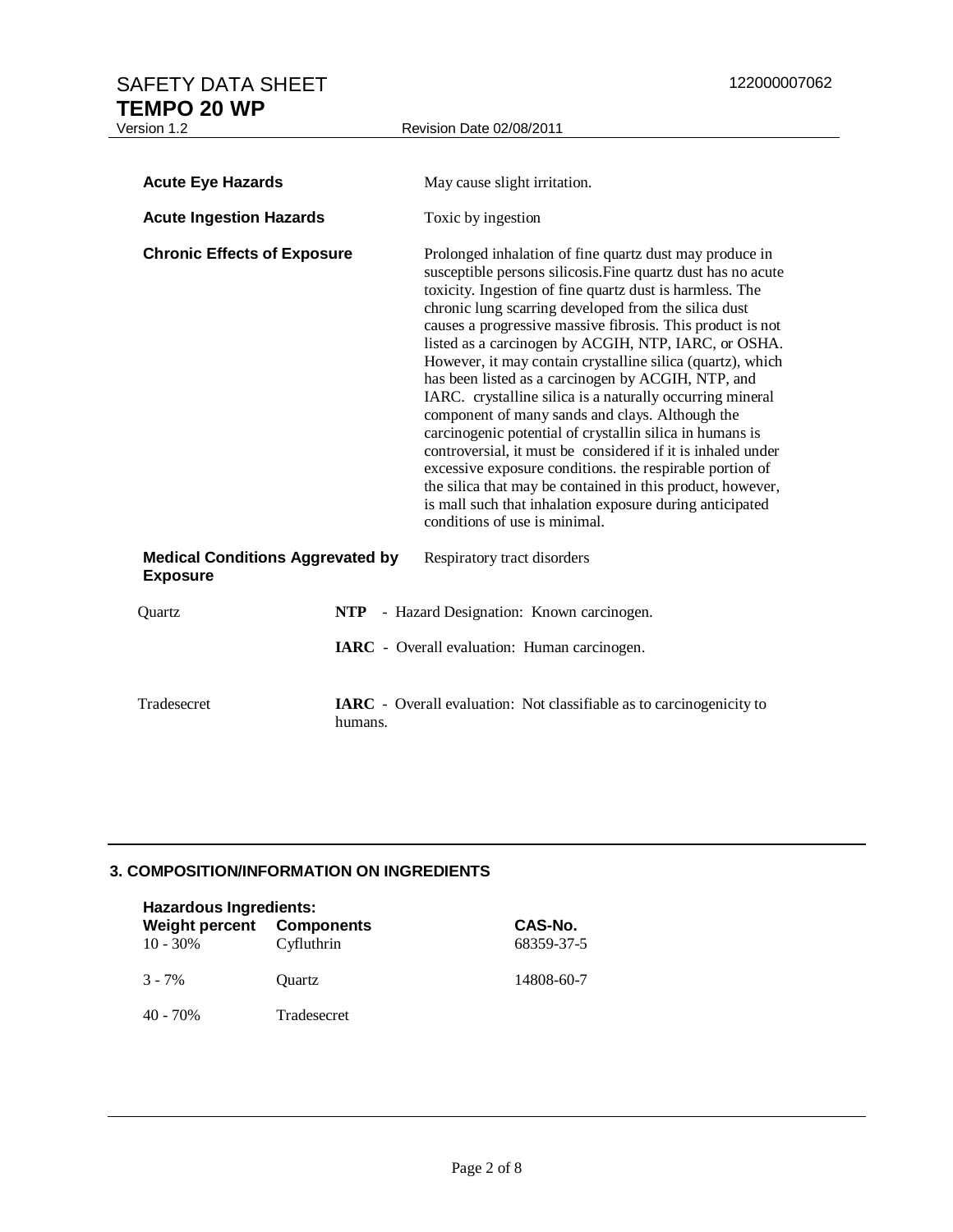#### **4. FIRST AID MEASURES**

**General advice:** Take off all contaminated clothing immediately.

**If inhaled:** Remove to fresh air. If symptoms persist, call a physician.

**In case of skin contact:** After contact with skin, wash immediately with plenty of soap and water. If skin reactions occur, contact a physician.

**In case of eye contact:** In the case of contact with eyes, rinse immediately with plenty of water and seek medical advice.

**If swallowed:** If swallowed, seek medical advice immediately and show this container or label.

**Contact Number:** Use the Bayer Emergency Number in Section 1

#### **5. FIRE-FIGHTING MEASURES**

**Suitable extinguishing media:** Any

**Specific hazards during fire fighting:** Fire may cause evolution of: Carbon monoxide Carbon dioxide (CO2)

**Special protective equipment for fire-fighters:** In the event of fire, wear self-contained breathing apparatus. Use personal protective equipment.

**Further information:** Prevent fire extinguishing water from contaminating surface water or the ground water system.

# **6. ACCIDENTAL RELEASE MEASURES**

**Personal precautions:** Use personal protective equipment.

**Methods for cleaning up:** Contain spillage, and then collect with an electrically protected vacuum cleaner or by wet-brushing and place in container for disposal according to local regulations (see section 13).

**Additional advice:** Avoid dust formation.

**Further Accidental Release Notes** Avoid dust formation.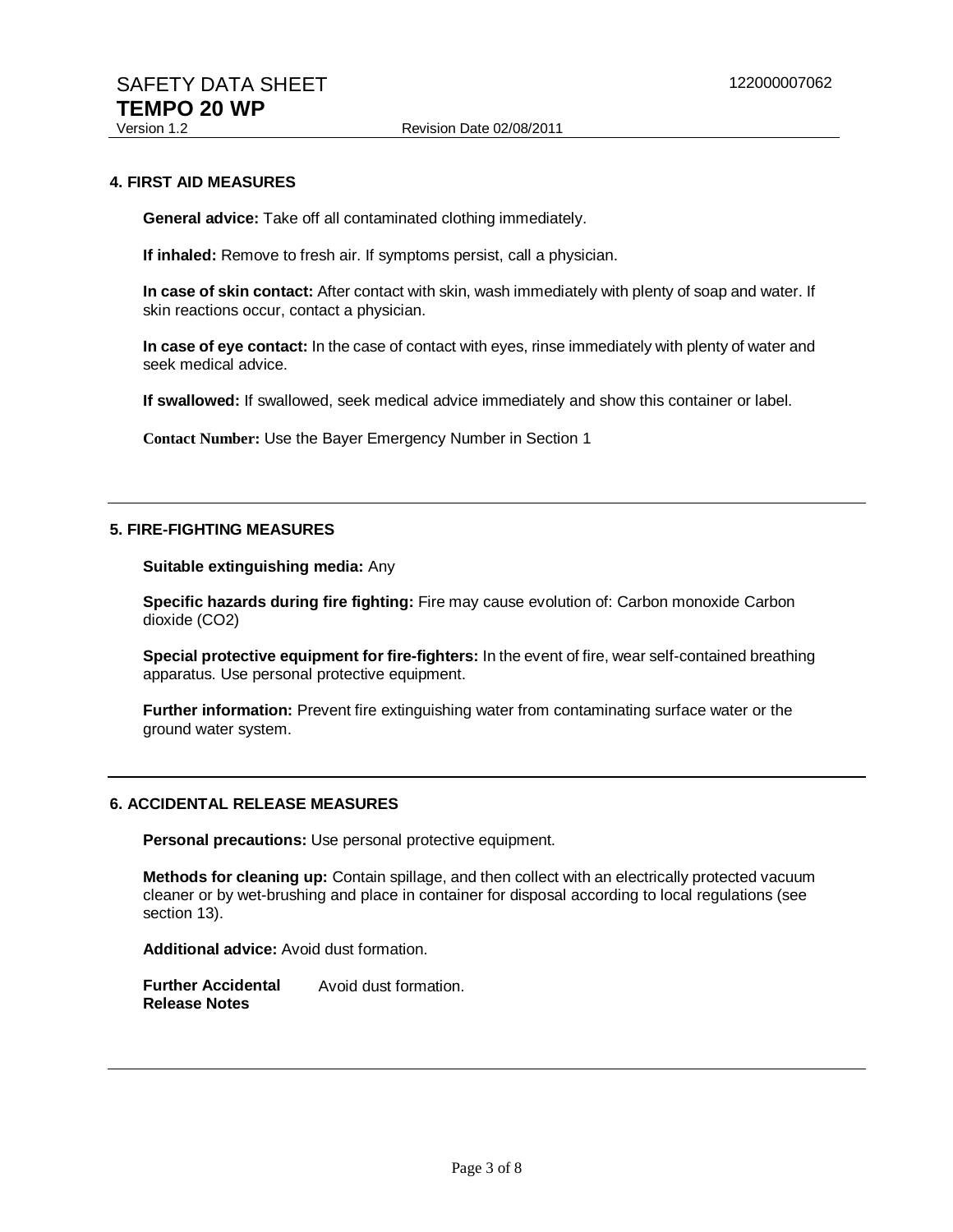Revision Date 02/08/2011

### **7. HANDLING AND STORAGE**

#### **Handling:**

Avoid dust formation. Only handle product with local exhaust ventilation. Avoid contact with skin, eyes and clothing.

Take measures to prevent the build up of electrostatic charge. Keep away from open flames, hot surfaces and sources of ignition.

#### **8. EXPOSURE CONTROLS/PERSONAL PROTECTION**

# **Quartz (14808-60-7)**

- US. ACGIH Threshold Limit Values
- Time Weighted Average (TWA): 0.025 mg/m3 (Respirable fraction.)
- US. NIOSH: Pocket Guide to Chemical Hazards
	- Recommended exposure limit (REL): 0.05 mg/m3 (Respirable dust.)
- US. ACGIH Threshold Limit Values Hazard Designation: Suspected human carcinogen.

#### **Respiratory protection:**

Recommended Filter type: HEPA

#### **Hand protection:**

Chemically resistant gloves.

# **Eye protection:**

Safety glasses

## **Other protective measures:**

Wear suitable protective equipment.

# **9. PHYSICAL AND CHEMICAL PROPERTIES**

| Form:                 | Powder              |
|-----------------------|---------------------|
| Colour:               | brown               |
| Odour:                | weak aromatic       |
| Density:              | no data available   |
| Bulk density:         | 1,123 - 1,460 kg/m3 |
| Vapour pressure:      | not applicable      |
| Water solubility:     | insoluble           |
| pH:                   | 9.2 at 10 g/l       |
|                       | Aqueous suspension  |
| Partition coefficient |                     |
| (n-octanol/water):    | no data available   |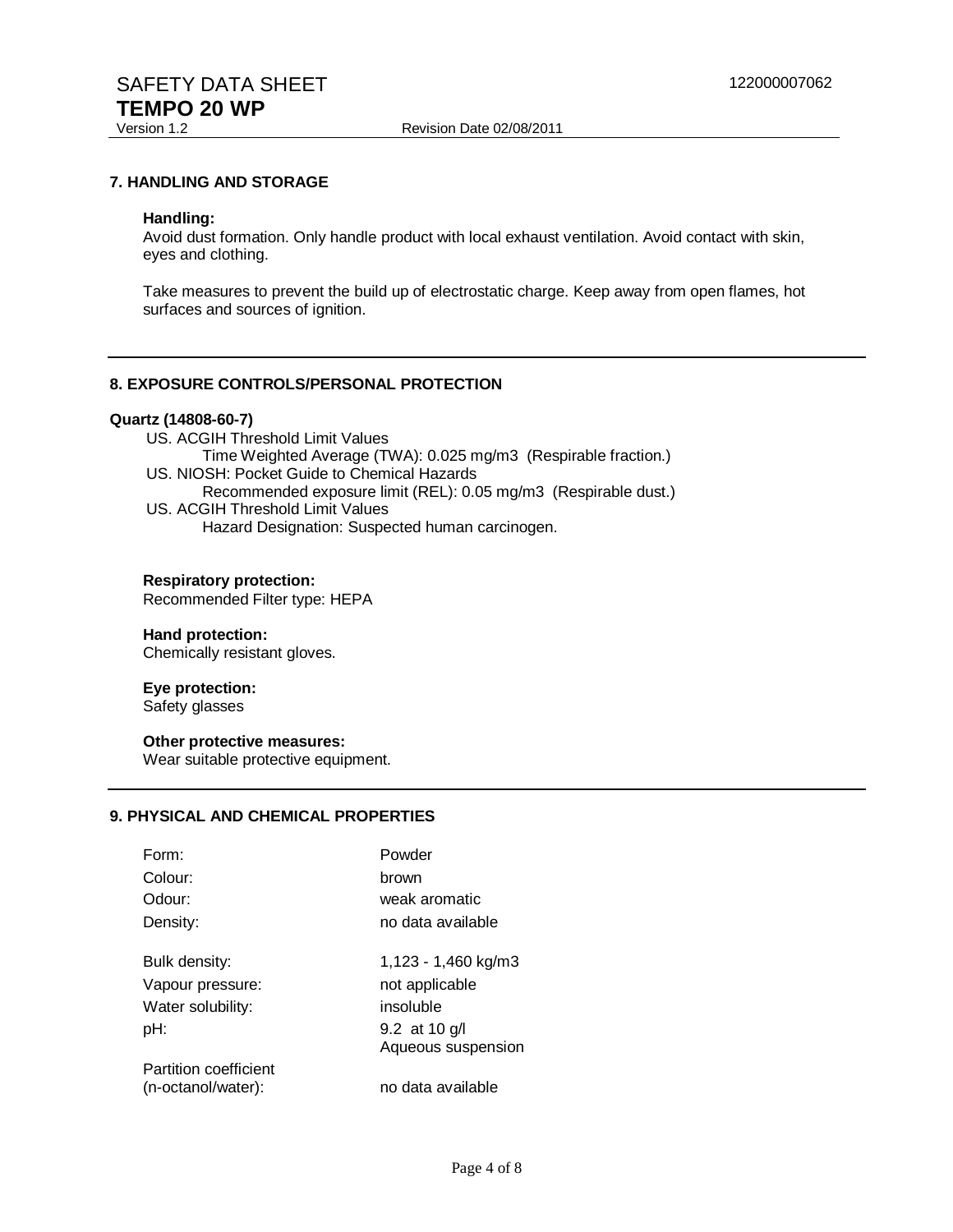# SAFETY DATA SHEET 122000007062 **TEMPO 20 WP**<br>Version 1.2

| Version 1.2                     | Revision Date 02/08/2011 |                  |
|---------------------------------|--------------------------|------------------|
| Solubility in organic solvents: |                          |                  |
|                                 | no data available        |                  |
| Flash point:                    |                          |                  |
| Ignition temperature:           | 224.6 °F (107 °C)        | <b>DIN 51758</b> |
| Ignition temperature:           | no data available        |                  |

## **10. STABILITY AND REACTIVITY**

**Conditions to avoid:** Do not allow product to come in contact with: Heat Exposure to moisture

**Materials to avoid:** Alkali metals, Alkaline earth metals, Bases, Alcohols

**Hazardous reactions:** None known.

#### **Thermal decomposition:**

no data available

**Hazardous decomposition products:**  Carbon monoxide, Carbon dioxide (CO2)

# **11. TOXICOLOGICAL INFORMATION**

**Acute oral toxicity:**  LD50 rat , male : 3,084 mg/kg

LD50 rat , female : 1,733 mg/kg

**Acute inhalation toxicity:**  LC50 rat: > 1.18 mg/l, 4 h

**Acute dermal toxicity:**  LD50 rabbit: > 2,000 mg/kg

# **Skin irritation:**

rabbit Result: Mild skin irritation

# **Eye irritation:**

rabbit Result: Mild eye irritation

# **Sensitisation:**

guinea pig Result: Non-sensitizer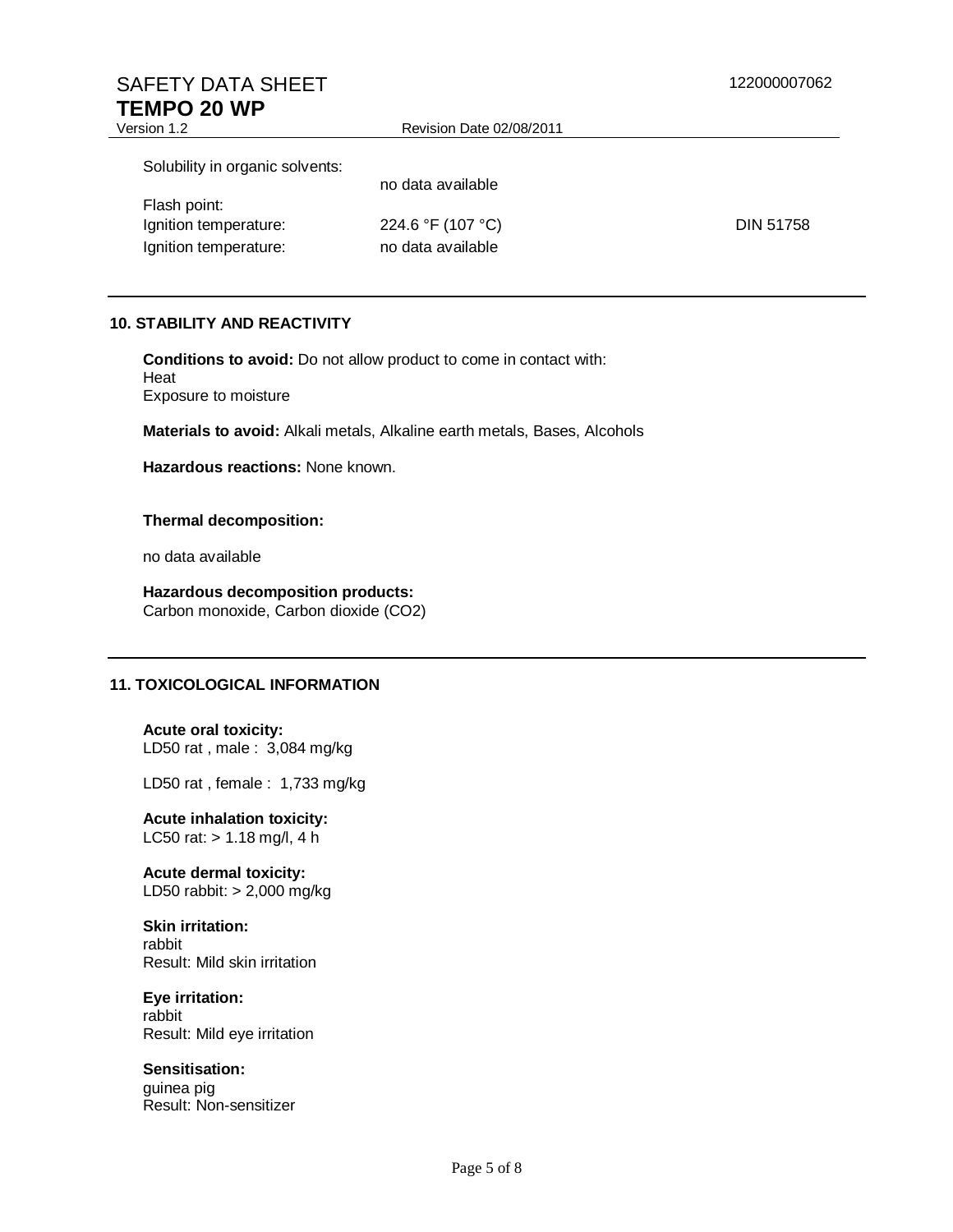#### **12. ECOLOGICAL INFORMATION**

#### **General advice:**

Do not allow to enter surface waters or groundwater.

#### **Toxicity to fish:**

Cyfluthrin Acute Fish toxicity: LC50 0.00047 mg/l Test species: Oncorhynchus mykiss (rainbow trout) Duration of test: 96 h

Acute Fish toxicity: LC50 0.0032 mg/l Test species: Leuciscus idus (Golden orfe) Duration of test: 96 h

Acute Fish toxicity: LC50 0.0032 mg/l Test species: Lepomis macrochirus (Bluegill) Duration of test: 96 h

# **Toxicity to daphnia and other aquatic invertebrates:**

Cyfluthrin EC50 0.00016 mg/l Test species: Daphnia magna (Water flea) Duration of test: 48 h

#### **Toxicity to algae:**

Cyfluthrin IC50 > 10 mg/l tested on: Desmodesmus subspicatus (Green algae) Duration of test: 72 h

#### **Toxicity to bacteria:**

Cyfluthrin EC50 > 10,000 mg/l tested on: activated sludge micro-organism Method: OECD TG 209

## **Biodegradability:**

> 70 %, 28 d Readily biodegradable.

# **Bioaccumulation:**

Cyfluthrin

Bioconcentration factor (BCF) 506

#### **Further information on ecology:**

Dissolved organic carbon (DOC): 1.840 mg/g

#### **13. DISPOSAL CONSIDERATIONS**

If discarded in its purchased form, this product would not be a hazardous waste either by listing or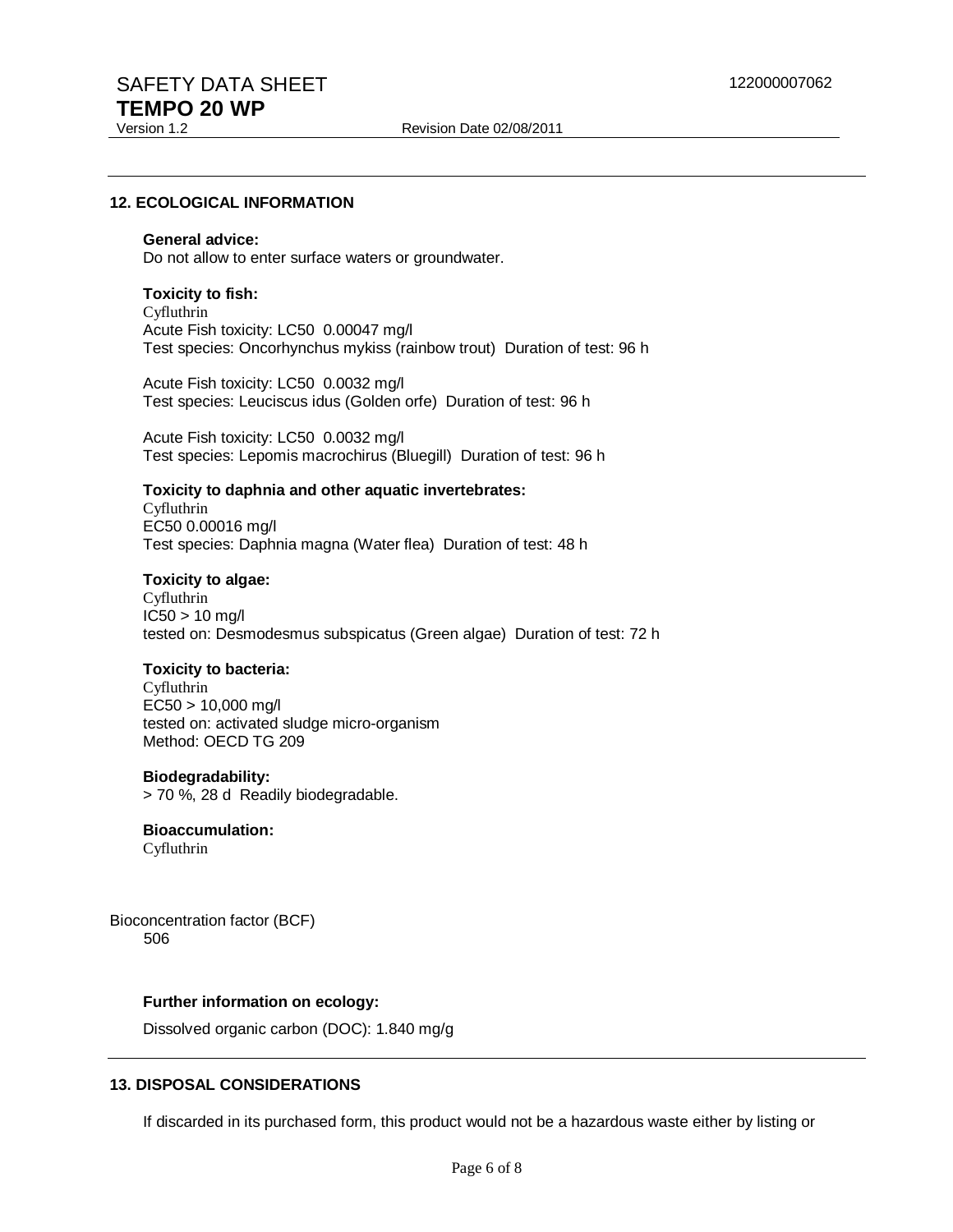# SAFETY DATA SHEET 122000007062 **TEMPO 20 WP**<br>Version 1.2

Revision Date 02/08/2011

by characteristic. However, under RCRA, it is the responsibility of the product user to determine at the time of disposal, whether a material containing the product or derived from the product should be classified as a hazardous waste. (40 CFR 261.20-24)

Waste disposal should be in accordance with existing federal, state and local environmental control laws.

## **14. TRANSPORT INFORMATION**

#### **Land transport (DOT) Non-Regulated**

**Inland waterway transport Non-Regulated**

**Railway transport Non-Regulated**

**Sea transport (IMDG) Non-Regulated**

**Air transport (ICAO / IATA cargo aircraft only) Non-Regulated**

**Air transport (ICAO / IATA passenger and cargo aircraft) Non-Regulated**

# **15. REGULATORY INFORMATION**

| <b>FIFRA Status</b>              | This product is registered with the EPA under FIFRA.  |
|----------------------------------|-------------------------------------------------------|
| US. Toxic Substances Control Act | This product is excluded from TSCA Regulation under   |
|                                  | FIFRA Section $3(2)(B)(ii)$ when used as a pesticide. |

**US. EPA Emergency Planning and Community Right-To-Know Act (EPCRA) SARA Title III Section 302 Extremely Hazardous Substance (40 CFR 355, Appendix A) Components**  None

| <b>SARA Section 311/312 Hazard</b> | Immediate Health Hazard, Delayed Health Hazard |
|------------------------------------|------------------------------------------------|
| <b>Categories</b>                  |                                                |

**US. EPA Emergency Planning and Community Right-To-Know Act (EPCRA) SARA Title III Section 313 Toxic Chemicals (40 CFR 372.65) - Supplier Notification Required Components**  Cyfluthrin

**US. EPA CERCLA Hazardous Substances (40 CFR 302)Components**  None

## **Massachusetts, New Jersey or Pennsylvania Right to Know Substance Lists**